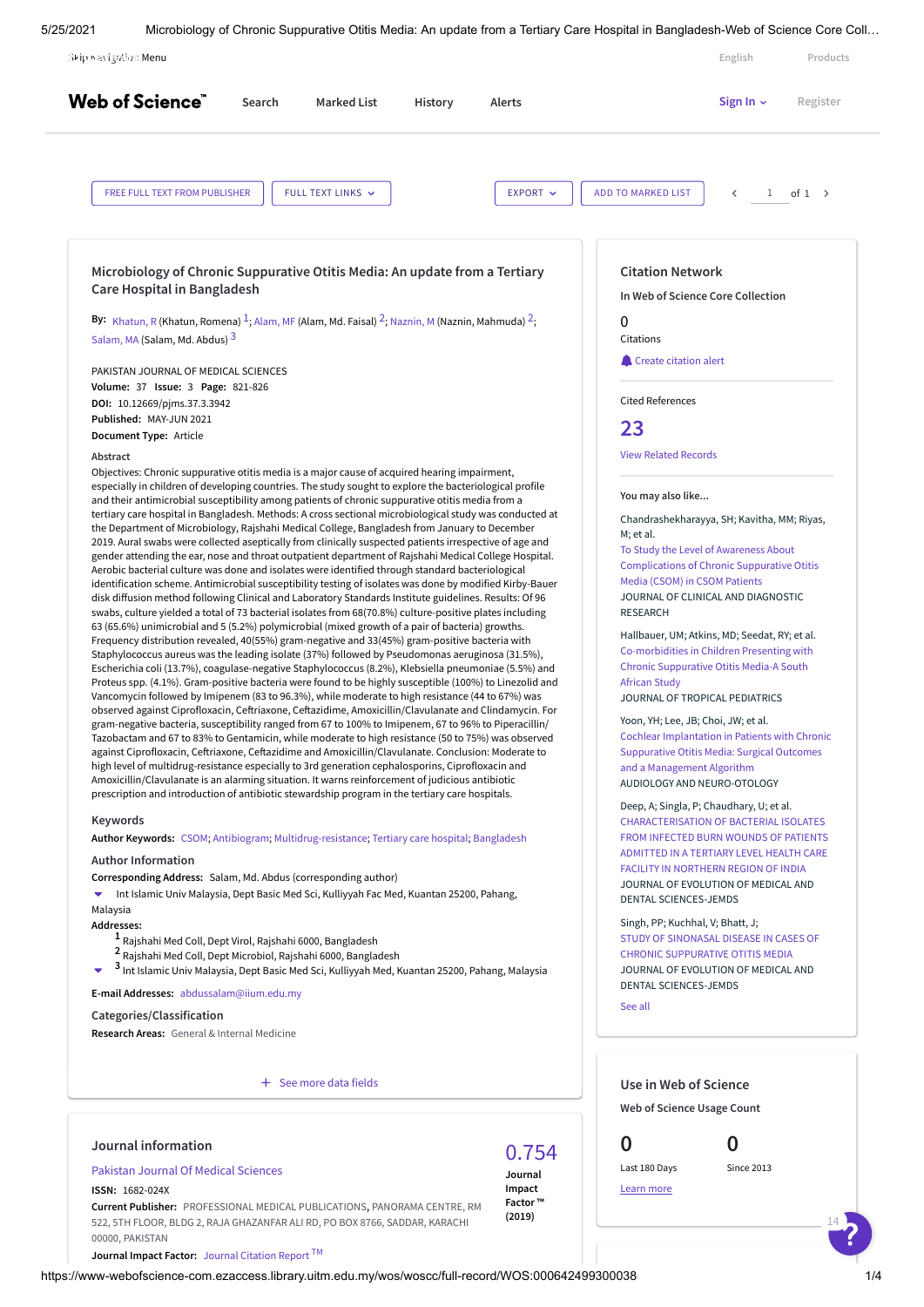| Research Areas: General & Internal Medicine<br>Web of Science Categories: Medicine, General & Internal | This record is from:<br>Web of Science Core Collection |  |  |
|--------------------------------------------------------------------------------------------------------|--------------------------------------------------------|--|--|
|                                                                                                        | Science Citation Index Expanded                        |  |  |
| 23 Cited References                                                                                    |                                                        |  |  |
| Showing 23 of 23<br>VIEW AS SET OF RESULTS                                                             |                                                        |  |  |
|                                                                                                        | (from Web of Science Core Collection)                  |  |  |
|                                                                                                        |                                                        |  |  |
|                                                                                                        |                                                        |  |  |
|                                                                                                        |                                                        |  |  |
|                                                                                                        |                                                        |  |  |
|                                                                                                        |                                                        |  |  |
|                                                                                                        |                                                        |  |  |
|                                                                                                        |                                                        |  |  |
|                                                                                                        |                                                        |  |  |
|                                                                                                        |                                                        |  |  |
|                                                                                                        |                                                        |  |  |
|                                                                                                        |                                                        |  |  |
|                                                                                                        |                                                        |  |  |
|                                                                                                        |                                                        |  |  |
|                                                                                                        |                                                        |  |  |
|                                                                                                        |                                                        |  |  |
|                                                                                                        |                                                        |  |  |
|                                                                                                        |                                                        |  |  |
|                                                                                                        |                                                        |  |  |
|                                                                                                        |                                                        |  |  |
|                                                                                                        |                                                        |  |  |
|                                                                                                        |                                                        |  |  |
|                                                                                                        |                                                        |  |  |
|                                                                                                        |                                                        |  |  |
|                                                                                                        |                                                        |  |  |
|                                                                                                        |                                                        |  |  |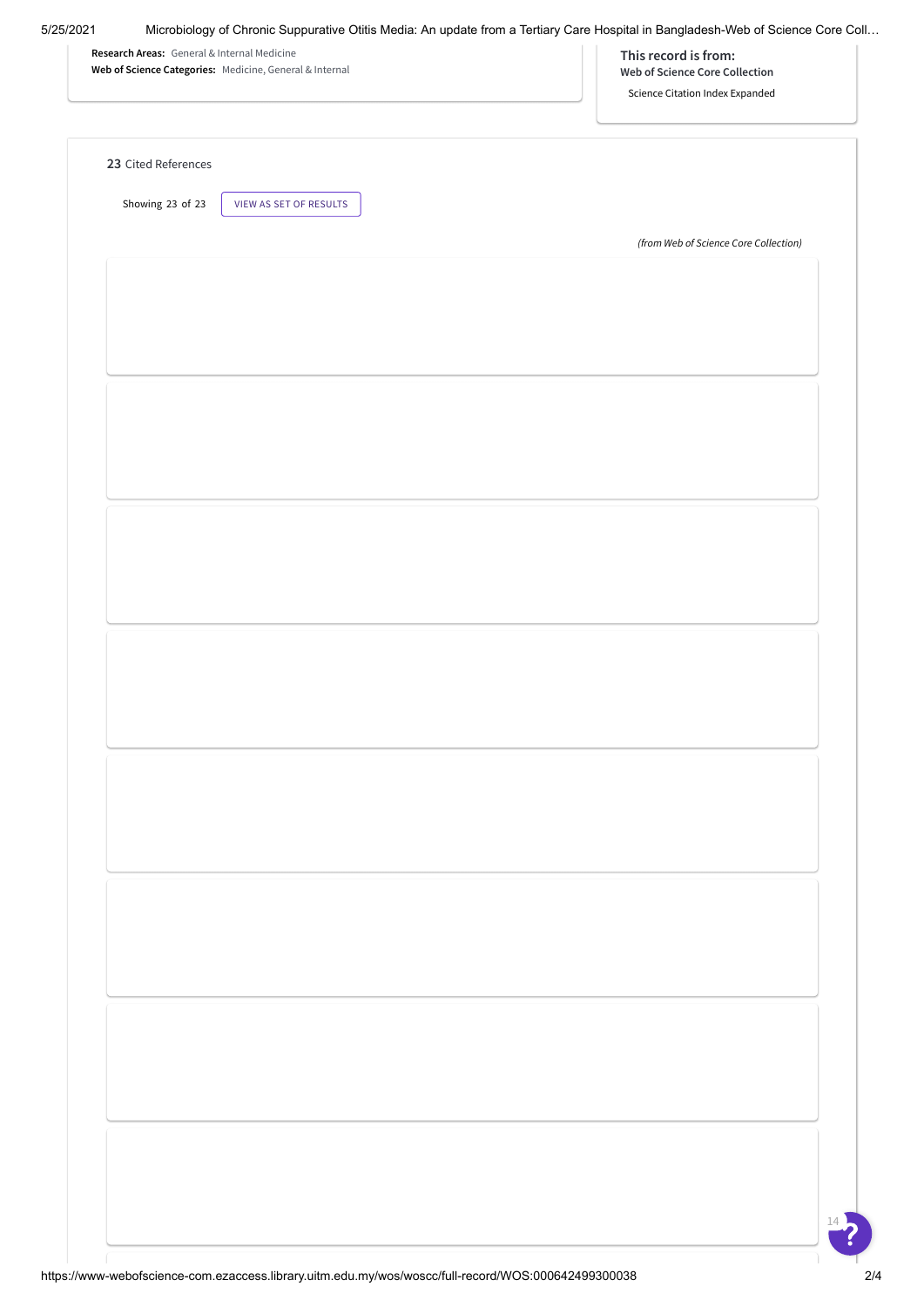| 14 |
|----|